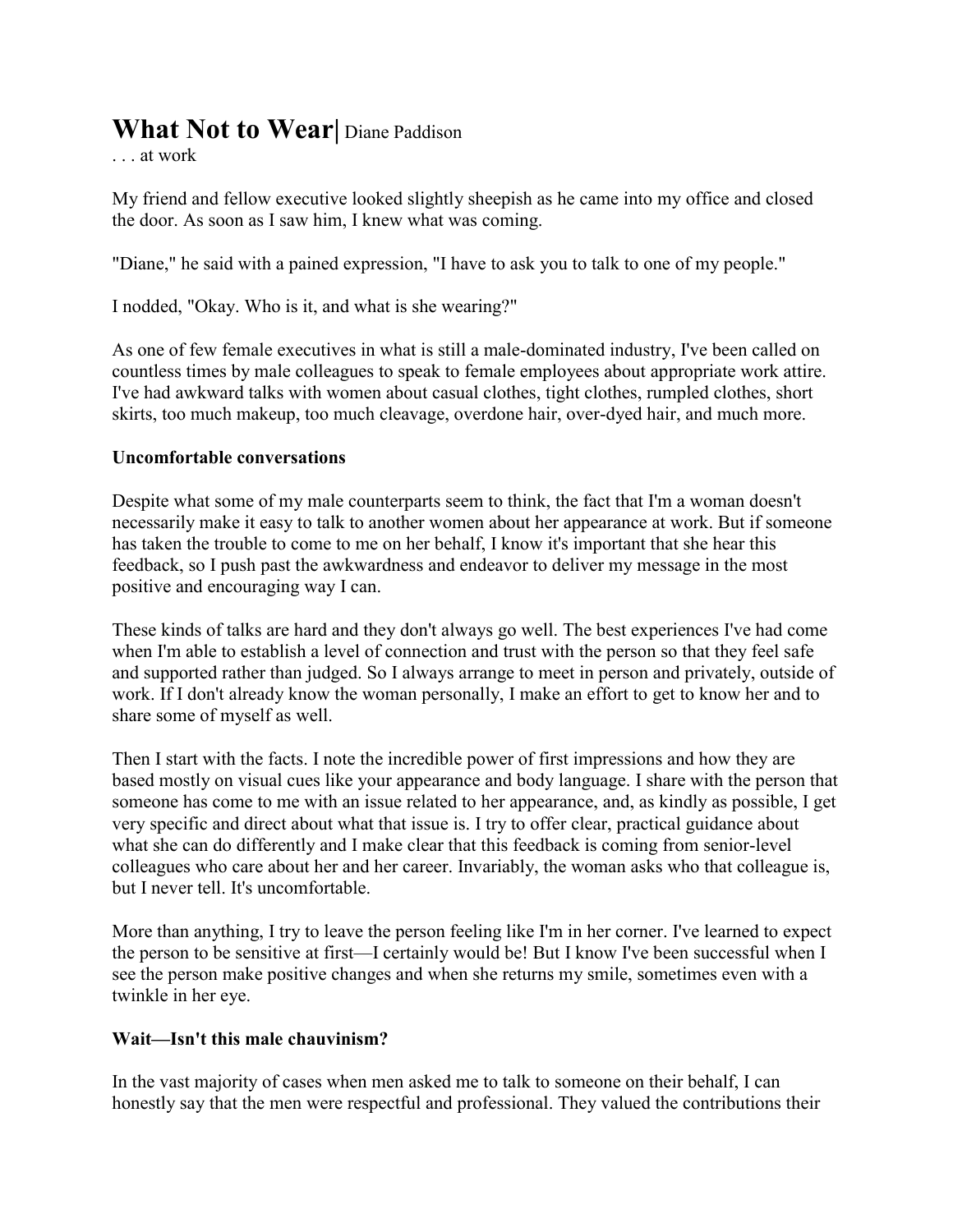female employees were making, and they were coming to me for help because they wanted to see these women do well in their careers.

To some women, it feels like office dress codes are a way that men try to control or objectify women, or it may feel like they're giving in to chauvinism.

I know many women who nevertheless bristle at this kind of wardrobe intervention. To some women, it feels like office dress codes are a way that men try to control or objectify women, or it may feel like they're giving in to chauvinism. Others simply want to be free to wear what they like without having to worry about what other people think. Our outward appearance, after all, is a form of self-expression.

# **Ditch the distractions**

I sympathize! I bristle at chauvinism too. But I dress modestly and conservatively for work, and I don't worry too much about how that might be tamping down my femininity or self-expression. I'm a practical sort of person, and the practical reality is that many men—and some women too find certain visual cues wildly distracting. And distractions hurt. They can—fairly or unfairly skew people's perceptions of your capabilities and character. Further, distractions make it harder for people to understand and retain what you are saying.

My friend Shaunti Feldhahn illustrated this beautifully with [a study](http://vimeo.com/34952649) she conducted for her book, *[The Male Factor](http://www.amazon.com/dp/0385528116/?tag=christtoday-20)*. She developed two short videos showing the same attractive businesswoman giving identical informative presentations. The woman wears the same suit in both videos, but in one, her wrap-style blouse is pulled down low, revealing her cleavage. In the other, no cleavage. Men were randomly assigned a version of the video, and then tested on the content of the speech. The majority of men who viewed the "cleavage version" could not identify the presenter's name from a multiple-choice list. On average, they remembered 25 percent less about the content of her speech than the men who viewed the other version.

When I'm at work, I can't afford that. I need to be effective and efficient. *I need to get work done*. If a few simple clothing, hair, and makeup choices can help me to do that, I'll happily make them.

### **Clothes vs. calling**

What is important to me is the work that God has called me to do. I want to honor God's gifts by serving God to my fullest capacity. And so I consciously make choices about my appearance that best enable me to do that. In the traditional and formal corporate setting where I've spent most of my career, that means clean, pressed, well-tailored [business suits](http://www.marieclaire.com/fashion/tips/fashion-dress-for-the-job-you-want-4) with closed-toed shoes and a modest blouse. I generally choose muted colors, especially if I'm meeting with mostly men. I have straight, shoulder-length hair and I tend to leave it down, curled under at the ends but not falling in my face or eyes. I usually wear small earrings, a simple necklace, wedding ring, and [just enough makeup](http://www.nytimes.com/2011/10/13/fashion/makeup-makes-women-appear-more-competent-study.html?_r=0) to look professional. No flashy [colors,](http://news.sciencemag.org/2012/02/red-dress-effect) patterns, or jewelry. No cleavage. Not too much leg. Nothing fussy. Nothing that could be considered tight or curve-hugging.